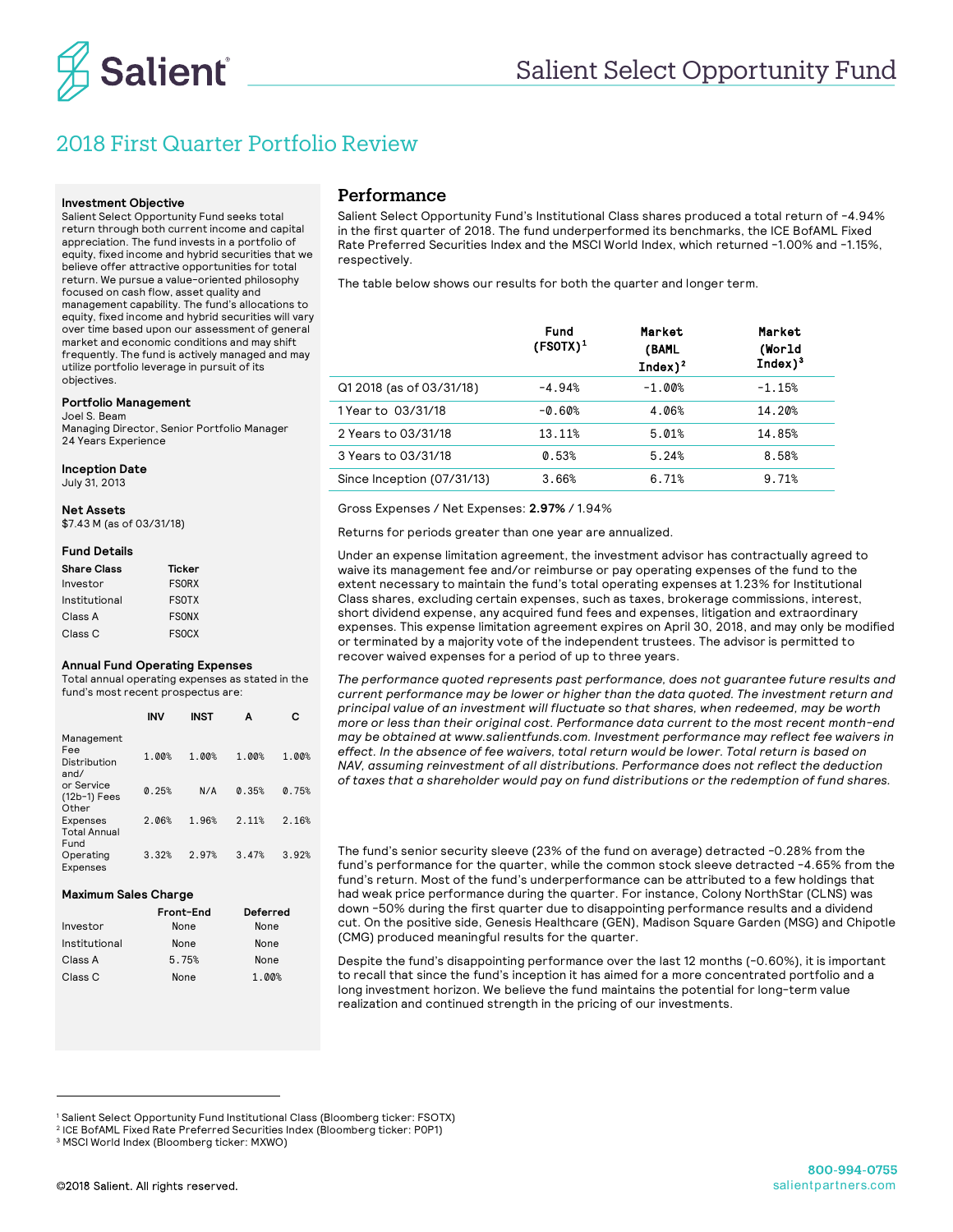

# Dividend Income

A strong income component is an important goal for the fund. The fund's level of yield for the first quarter was less than the yield of the previous quarter. However, please bear in mind that the fund pays out its cash flow. Accordingly, the fund's dividend income will fluctuate from one period to another.

## Positioning: Big Picture Thoughts

While we have added new positions as opportunities have arisen (and have harvested investments as appropriate), the fund's positioning hasn't changed dramatically over the past several quarters. We remain broadly optimistic about the healing of the global economy and remain committed to expressing this "recovery thesis" in the fund's portfolio. We've witnessed the 10-year U.S. Treasury rate rise to 2.74% over the first three months of the year, an increase of approximately 33 basis points.<sup>4</sup> This rate is now slightly more than double from its historic low in July 2016. We maintain our expectation that the interest rate environment will continue to normalize over the next few years.

Our optimism means we're still inclined to own equity investments (common stocks) for most of the portfolio and to use our expertise in senior securities (bonds, preferred stock and other hybrid securities) to pursue additional income and value.

It also means we remain committed to investing in stable overseas markets where there is still considerable uncertainty and frustration about the economy as well as the recovery from the bank crisis. We have confidence that investing in mature overseas markets, which at present generally appear to offer more relative value than here in the U.S., offers us the opportunity to earn a fair return while providing us comfort that the value of our investments will remain intact. At the end of the quarter, all of the fund's investments were in the United States (approximately 66.8%) and in the U.K. and Europe (together about 33.2%).

Finally, our "as-yet-very-unpopular" bank thesis remains in place (and it is still based on a long view). Despite choppy performance from our bank investments over the past couple of years, we believe that the recent quarter and trailing 12 months affirms our bullish stance on solid, yet outof-favor financial companies in foreign markets. At the end of the quarter, 33.2% of the fund was allocated to financial institution investments. Of that total investment, approximately 77% of the fund was in common stocks and 23% was in senior securities.

## Positioning: Brass Tacks

As we mentioned previously, the fund's holdings are located in the United States (66.8%) and in the United Kingdom and Western Europe (together about 33.2%). By industry the fund has about 33.2% of its investments in financial services companies (predominantly banks), 32.2% in real estate companies and the remainder split among health care, retail, industrial, restaurant and entertainment companies.

At the end of 2016, we removed the portfolio's currency hedge on the euro. Over the past few years, with the unprecedented amount of global monetary stimulus flooding developed markets, we thought it prudent to protect the euro-denominated investments from pronounced currency risk. But with the euro trading more than 14% below its 5-year moving average in the fourth quarter of 2016, we believe the likelihood of further weakening has lessened to a comfortable level. Since the end of 2016, the move has contributed to overall fund performance, as euro-denominated investments have benefited from the 17.2% rise in the euro from 1.05 to 1.23 U.S. dollar per euro.

At quarter-end, the fund had 24 investments spread amongst 24 unique issuers and held approximately 12.8% in cash. Given our cash resources and borrowing lines—and considering the complexion of our existing investments—we feel the fund is well-diversified and well-positioned for the future.

### Investment Outlook

We are frustrated by the fund's underperformance over the last 15 months yet we feel that the fund continues to maintain strong investment discipline and consistent stewardship.

From inception on July 31, 2013, through March 31, 2018, the fund has fully exited 162 positions and has made money on 129 of them. This 80% positive batting average on realized positions gives us confidence that our screening, methodology and transaction capabilities have served our investors well.

As we approach the fund's five-year anniversary at the end of July, we feel the fund is in great shape and positioned attractively for the future. We look forward to continuing the effort to invest for income and value. We thank you for your belief in our approach.

-

<sup>4</sup> Based on a rate of 2.41% on 12/29/17 and 2.74% on 03/30/18 (Bloomberg ticker: USGG10YR Index)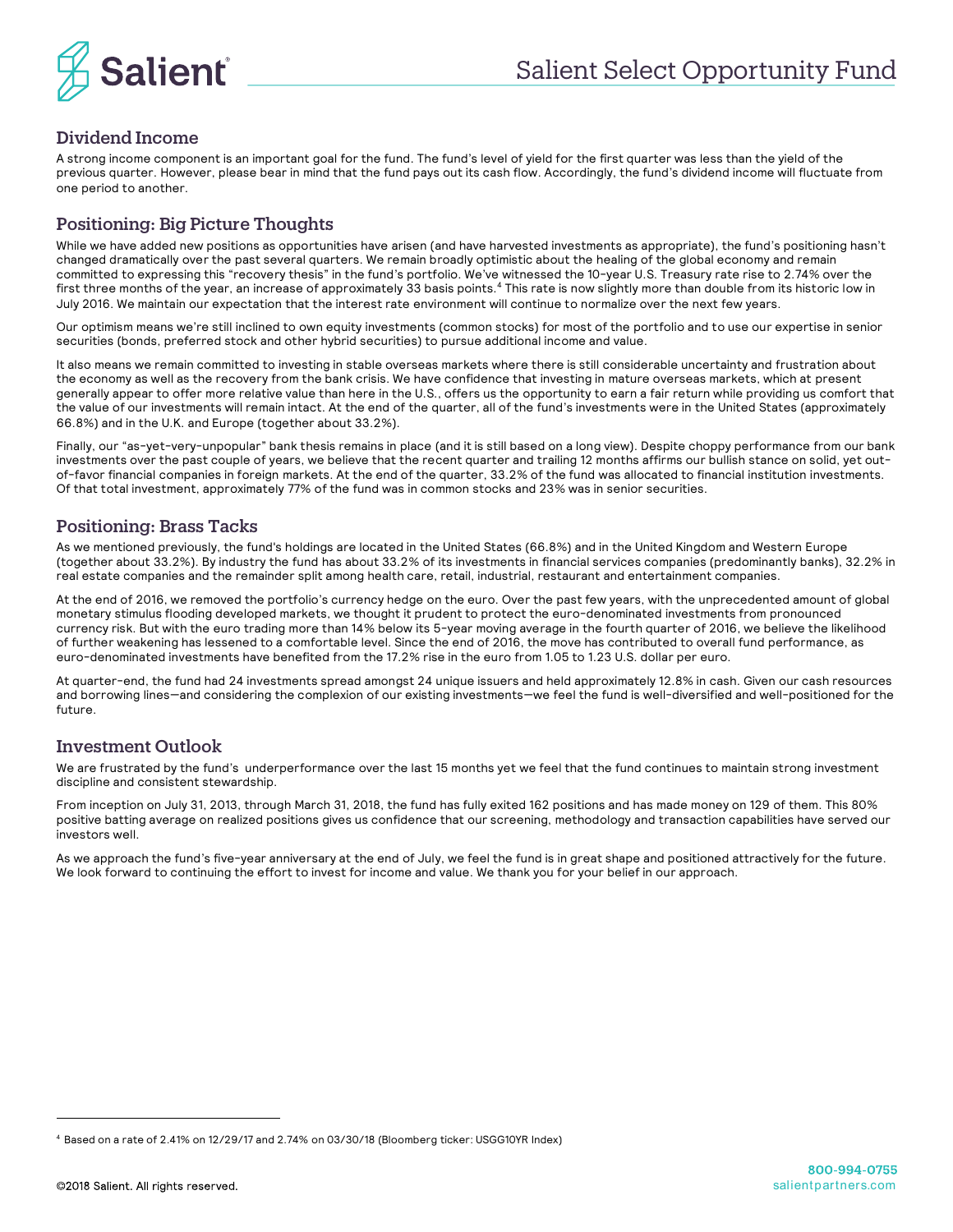

# Performance (%) as of 03/31/18

|                                                            | Q1       | <b>YTD</b> | 1 YR    | 3 YR    | <b>5 YR</b> | <b>10 YR</b> | Since<br>Inception |
|------------------------------------------------------------|----------|------------|---------|---------|-------------|--------------|--------------------|
| Investor                                                   | $-4.99$  | $-4.99$    | $-0.92$ | 0.18    |             |              | $-0.06$            |
| Institutional                                              | $-4.94$  | $-4.94$    | $-0.60$ | 0.53    |             |              | 3.66               |
| Class A @NAV*                                              | $-5.03$  | $-5.03$    | $-1.07$ | 0.02    |             |              | 3.15               |
| Class A @MOP**                                             | $-10.49$ | $-10.49$   | $-6.77$ | $-1.94$ |             |              | 1.84               |
| Class C @NAV <sup>†</sup>                                  | $-5.15$  | $-5.15$    | $-1.52$ | $-0.45$ |             |              | 0.91               |
| Class C @MOP <sup>‡</sup>                                  | $-6.10$  | $-6.10$    | $-2.49$ | $-0.45$ |             |              | 0.91               |
| MSCI World Index                                           | $-1.15$  | $-1.15$    | 14.20   | 8.58    |             |              |                    |
| ICE BofAML Fixed Rate<br><b>Preferred Securities Index</b> | $-1.00$  | $-1.00$    | 4.06    | 5.24    |             |              |                    |

Returns for periods greater than one year are annualized.

\* Excludes sales charge.

Reflects effects of the fund's maximum sales charge of **5.75%.** 

† Excludes the effects of the 1% contingent deferred sales charge.

‡ Includes the effects of the 1% contingent deferred sales charge.

*The performance quoted represents past performance, does not guarantee future results and current performance may be lower or higher than the data quoted. The investment return and principal value of an investment will fluctuate so that shares, when redeemed, may be worth more or less than their original cost. Performance data current to the most recent month-end may be obtained at www.salientfunds.com. Investment performance may reflect fee waivers in effect. In the absence of fee waivers, total return would be lower. Total return is based on NAV, assuming reinvestment of all distributions. Performance does not reflect the deduction of taxes that a shareholder would pay on fund distributions or the redemption of fund shares.*

### Expense Ratio

| <b>Share Class</b> | Inception<br>Date | Gross | <b>Net</b> |
|--------------------|-------------------|-------|------------|
| Investor           | 06/02/14          | 3.32  | 2.29       |
| Institutional      | 07/31/13          | 2.97  | 1.94       |
| Class A            | 07/31/13          | 3.47  | 2.44       |
| Class C            | 02/18/14          | 3.92  | 2.89       |
|                    |                   |       |            |

Under an expense limitation agreement, the investment advisor has contractually agreed to waive its management fee and/or reimburse or pay operating expenses of the fund to the extent necessary to maintain the fund's total operating expenses at 1.58% for Investor Class, 1.23% for Institutional Class, 1.73% for Class A and 2.18% for Class C shares, excluding certain expenses, such as taxes, brokerage commissions, interest, short dividend expense, any acquired fund fees and expenses, litigation and extraordinary expenses. This expense limitation agreement expires on April 30, 2018, and may only be modified or terminated by a majority vote of the independent trustees. The advisor is permitted to recover waived expenses for a period of up to three years.